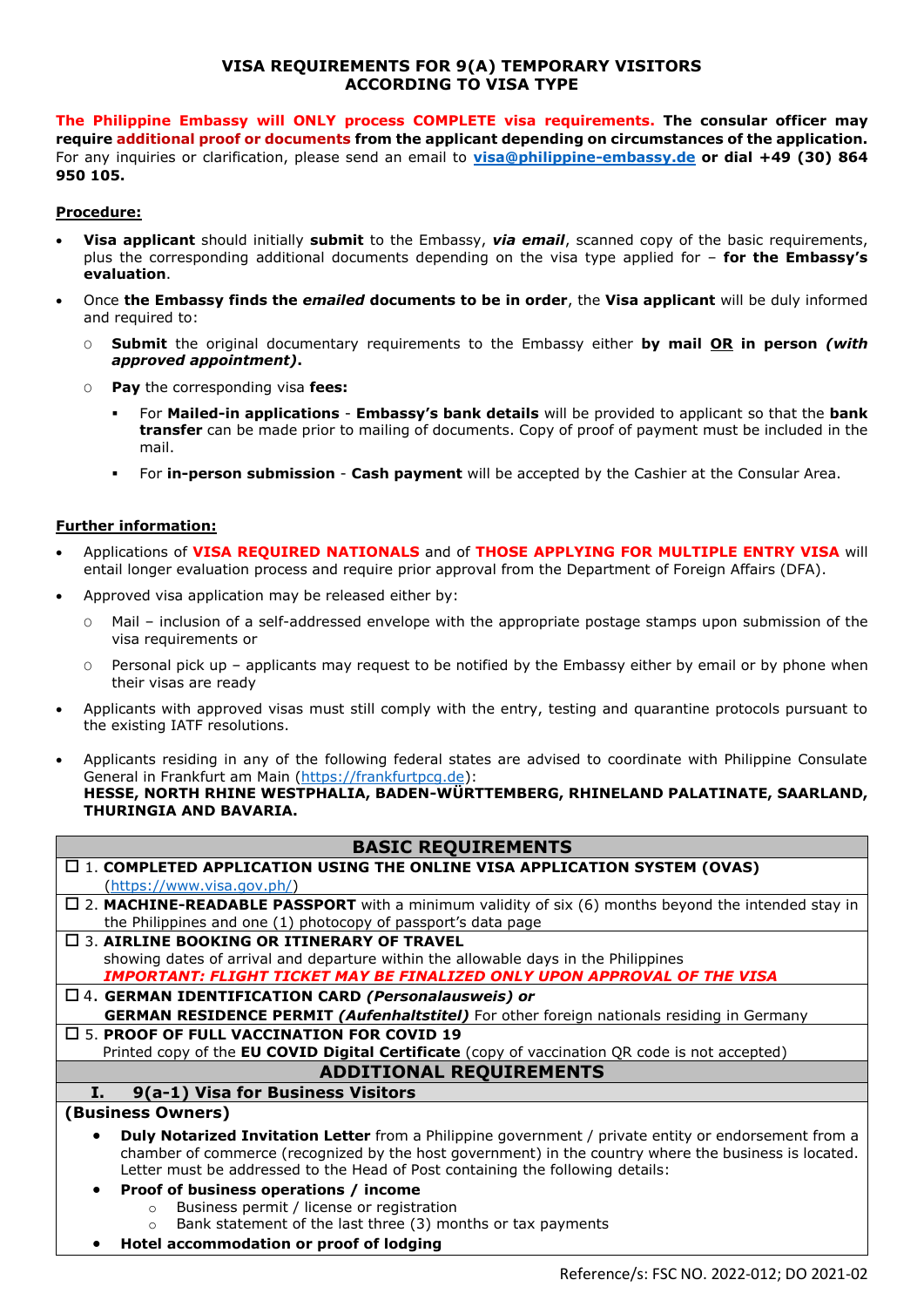|           | (For Employees)                                                                                                                                          |  |  |
|-----------|----------------------------------------------------------------------------------------------------------------------------------------------------------|--|--|
|           | Employment Certificate with remuneration or notarized letter of guarantee from the company /<br>sponsor                                                  |  |  |
| ٠         | <b>Duly Notarized invitation letter</b> from a Philippine government / private entity                                                                    |  |  |
| ٠         | <b>Endorsement letter</b> from the applicant's company                                                                                                   |  |  |
| ٠         | Hotel accommodation or proof of lodging                                                                                                                  |  |  |
| II.       | 9(a-2) Visa for Tourism or Leisure Visitors                                                                                                              |  |  |
| $\bullet$ | Proof of financial capacity (any of the following)                                                                                                       |  |  |
|           | Latest bank statement<br>$\circ$                                                                                                                         |  |  |
|           | payroll slip (Lohnabrechnung) for the preceding three (3) months<br>$\circ$                                                                              |  |  |
|           | Employment certificate with remuneration<br>$\circ$                                                                                                      |  |  |
|           | Proof of business income<br>$\circ$                                                                                                                      |  |  |
|           | Pension statement of the preceding three (3) months (for retirees)<br>$\circ$                                                                            |  |  |
|           | Notarized letter of guarantee from the sponsor with proof of financial capacity and identification<br>$\circ$<br>Hotel accommodation or proof of lodging |  |  |
| III.      | 9(a-3) Visa for Medical Treatment Visitors                                                                                                               |  |  |
|           |                                                                                                                                                          |  |  |
| $\bullet$ | Acceptance letter or confirmation of treatment or appointment from a Philippine medical or<br>wellness institution                                       |  |  |
| $\bullet$ | Proof of medical condition (with English translation), such as medical abstract from the sending<br>medical or wellness institution                      |  |  |
|           |                                                                                                                                                          |  |  |
| $\bullet$ | <b>Proof of financial means</b> (any of the following)                                                                                                   |  |  |
|           | Latest bank statement<br>$\circ$<br>payroll slip <i>(Lohnabrechnung)</i> for the preceding three (3) months or employment certificate<br>$\circ$         |  |  |
|           | with remuneration (for employees)                                                                                                                        |  |  |
|           | Pension statement for the preceding three (3) months (for retirees)<br>$\circ$                                                                           |  |  |
|           | Receipt/confirmation of advance payment or deposit made for the treatment<br>$\circ$                                                                     |  |  |
|           | Notarized letter of guarantee from the sponsor with proof of financial capacity and identification<br>$\circ$                                            |  |  |
|           | Health insurance policy (if any)                                                                                                                         |  |  |
|           | Hotel accommodations or proof of lodging                                                                                                                 |  |  |
|           | For escort:                                                                                                                                              |  |  |
|           | Notarized letter from the sending medical or wellness institution assigning the foreign national to<br>$\circ$<br>escort the patient                     |  |  |
| IV.       | 9(a-4) Visa for Yachtsmen/Sailors                                                                                                                        |  |  |
|           | (Aliens on Board Privately-Owned Yachts and Sailboats)                                                                                                   |  |  |
|           |                                                                                                                                                          |  |  |
| $\bullet$ | Notarized letter from the owner/captain indicating the following:                                                                                        |  |  |
|           | Port or area of entry<br>$\circ$                                                                                                                         |  |  |
|           | Date of entry and period of stay<br>$\circ$                                                                                                              |  |  |
|           | List of crew and passengers<br>$\circ$<br>Particulars of the vessel:<br>$\circ$                                                                          |  |  |
|           | Type<br>٠                                                                                                                                                |  |  |
|           | Name<br>٠                                                                                                                                                |  |  |
|           | Registration<br>٠<br>٠                                                                                                                                   |  |  |
| ٠         | Call sign                                                                                                                                                |  |  |
| ٠         | <b>Boat insurance policy</b><br><b>Cargo manifest</b>                                                                                                    |  |  |
| $\bullet$ |                                                                                                                                                          |  |  |
| V.        | Character reference/shipping agent in the Philippines (if any)<br>9(a-5) Visa for Filmmaking Visitors                                                    |  |  |
| $\bullet$ | Notarized letter request addressed to the International Press Center                                                                                     |  |  |
|           | <b>Background of film outfit</b>                                                                                                                         |  |  |
|           | Curriculum Vitae of the filmmaker including a shortlist of work credits                                                                                  |  |  |
| ٠         | Synopsis/storyline of the film                                                                                                                           |  |  |
| ٠         | <b>Itinerary of activities</b>                                                                                                                           |  |  |
| ٠         | List of members of the crew with designations (if any)                                                                                                   |  |  |
| ٠         | Employment certificate or contract from the film outfit                                                                                                  |  |  |
| $\bullet$ | List of equipment with certification from the film outfit that said equipment will be re-exported                                                        |  |  |
|           | at the end of the trip in the Philippines                                                                                                                |  |  |
| ٠         | Hotel accommodations or proof of lodging                                                                                                                 |  |  |
| VI.       | 9(a-6) Visa for Journalism Visitors                                                                                                                      |  |  |
| $\bullet$ | Notarized letter request addressed to the International Press Center                                                                                     |  |  |
| ٠         | Background of media organization, or of contracting media organization (for freelance<br>journalists)                                                    |  |  |

h